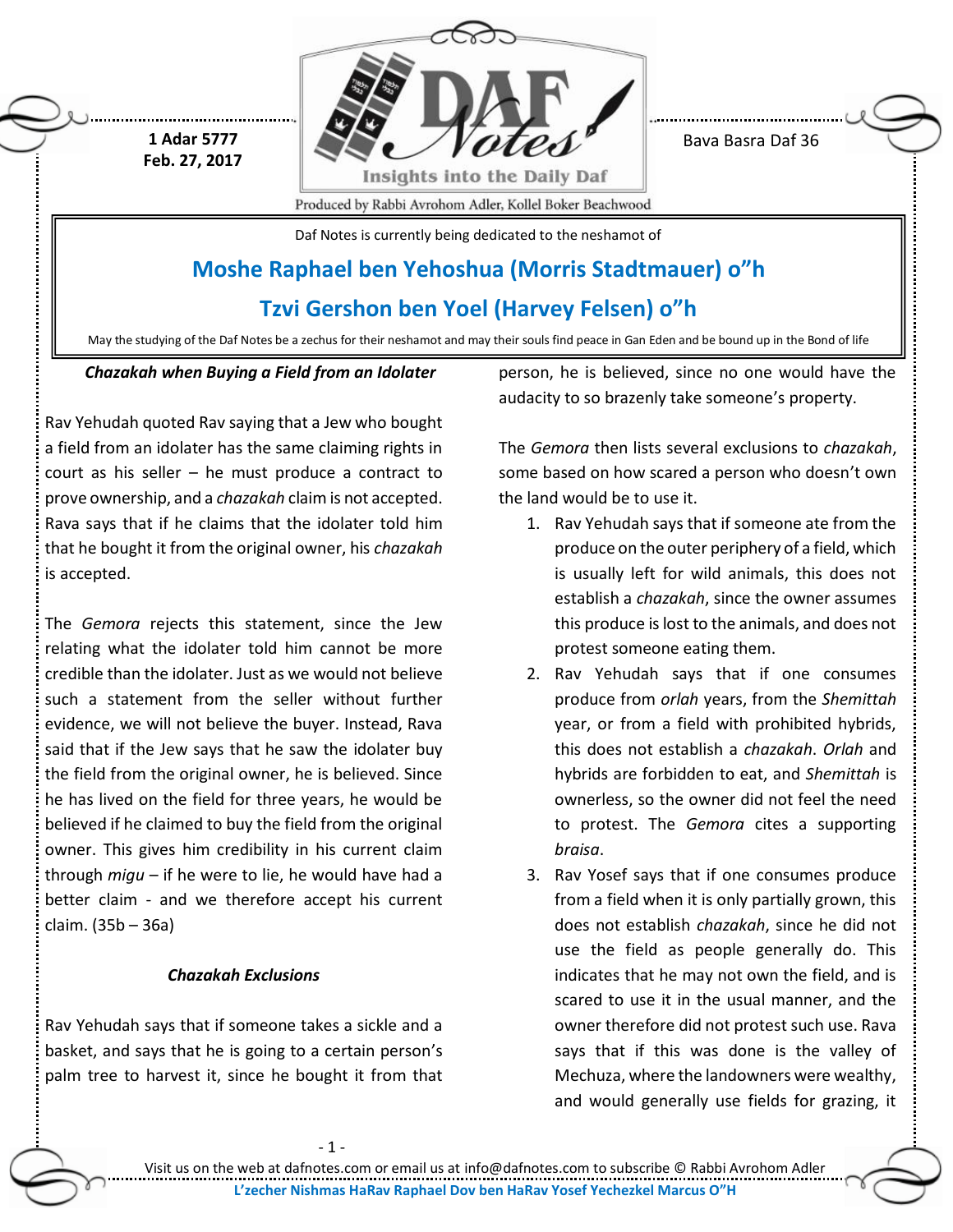

does establish *chazakah*, since it is the normal method of consumption. Rav

- 4. Rav Nachman says that if one used severely cracked land, which is not usable, this does not establish *chazakah*, since the owner does not value the land enough to protest.
- 5. If he planted a *kor*, but only harvested a *kor*, this is not *chazakah*, since the owners will not protest one who doesn't gain anything from the land.
- 6. The *Gemora* says that the people in the exilarch's household are not party to *chazakah*. We cannot establish a *chazakah* on their land, since they never protest someone on their land, since they will always be able to retrieve the land by force. They cannot establish a *chazakah*, since one who owns land that they use will be afraid to protest. (36a)

#### *Movable or Moving?*

The *Mishna* said that *chazakah* applies to slaves after three years of use. The *Gemora* challenges the *Mishna* from Rish Lakish's statement that live animals are not assumed to be in the ownership of whoever currently possesses them, since they can move on their own, and may have gone to their current location without a sale. This statement should apply to slaves as well.

Rava says that Rish Lakish was only stating that, unlike other movable items, we do not assume that their current location indicates their ownership, but three years of use still establishes a *chazakah*, since the original owner should have protested during that period.

- 2 -

Rava says that an infant slave is assumed to be owned by whomever is in possession, since it cannot walk itself, and is not subject to Rish Lakish's statement.

The *Gemora* explains that Rava is teaching us that we are not concerned that the infant was brought there by his mother, who can walk, and is included in Rish Lakish's statement, since a mother would not abandon her infant.

Goats ate some barley, and the owner of the barley grabbed the goats as collateral until he was paid damages for his barley. He claimed a large amount for damages, but Shmuel's father said that he is only believed up to the value of the goats, since he would have been able to keep the goats by claiming that he bought them. Even though Rish Lakish said that animals are not considered owned by one who is holding them, these goats were in Nehardea, where animal thieves were common, and people were therefore careful to directly hand them between owner and shepherd. As such, these animals are not let to walk on their own, and are not included in Rish Lakish's statement. (36a)

## *Chazakah: What's the Threshold?*

The *Mishna* stated that Rabbi Yishmael says *chazakah* can occur in as little as 18 months – three months in the first year, the whole second year, and three months in the third year. Rabbi Akiva said it can occur in as little as 14 months – one month in the first year, the whole second year, and one month in the third year.

The *Gemora* attempts to explain what the dispute between Rabbi Yishmael and Rabbi Akiva is. The *Gemora* first suggests they dispute whether plowing a fallow field establishes *chazakah*. Rabbi Akiva says it does, so one month suffices, while Rabbi Yishmael says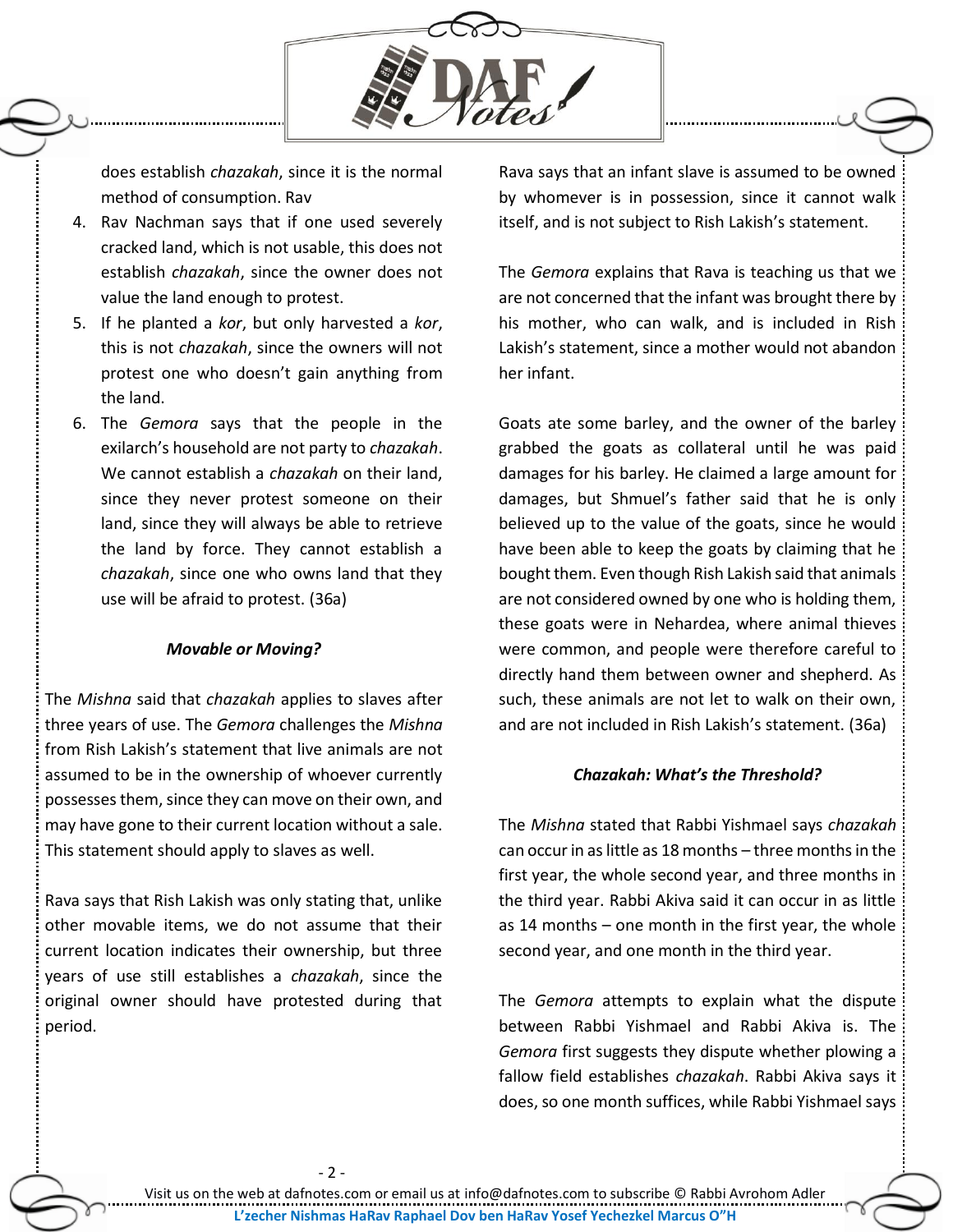

one needs consumption of produce, which takes three months for an initial growth.

The *Gemora* rejects this suggestion, since one day should suffice for plowing, yet Rabbi Akiva requires a month. The *Gemora* instead states that both agree that plowing is not sufficient, but they dispute how grown the consumed produce must be to create a *chazakah*. Rabbi Yishmael requires fully grown produce, which takes a minimum of three months, while Rabbi Akiva allows young produce, used for grazing animals, and which takes one month to grow.

The *Gemora* brings a *braisa* that records a dispute whether plowing a fallow field establishes a *chazakah*. Rav Chisda identifies the opinion that plowing a field establishes *chazakah* as that of Rabbi Acha, who states in another *braisa* that if one only plows for part of the three years, he establishes *chazakah*. Rav Ashi further states that he was told by the Torah leaders that plowing a field does establish a *chazakah*.

The *Gemora* explains that the rationale for both opinions. Plowing may establish a *chazakah* since one does not allow another person to plow his field without protesting. Plowing may not establish a *chazakah*, since a field owner allows people to plow his field, since they are only improving the land, without benefiting from it.

The people of Pum Nahara sent a query to Rav Nachman bar Rav Chisda whether plowing a field establishes a *chazakah*. Rav Nachman bar Rav Chisda said that it does, since Rabbi Acha and all the Torah leaders rule so. Rav Nachman bar Yitzchak disagreed, and cited the many sages who ruled that it does not establish a *chazakah*:

1. Rabbi Yishmael and Rabbi Akiva require at least a month of usage, since they do not accept

plowing as a *chazakah* (*as the Gemora explained earlier*).

- 2. Rav said that the Sages disagree with both Rabbi Yishmael and Rabbi Akiva, and require a full three calendar years to establish a *chazakah*, indicating that plowing is not sufficient.
- 3. Shmuel said that the Sages disagree with both Rabbi Yishmael and Rabbi Akiva, and require three full agricultural harvest cycles.

The *Gemora* explains that the different descriptions of the Sages' opinion given by Rav and Shmuel has a ramification for a young palm tree, which produces fruit in less than a year. According to Rav, the Sages still require three calendar years, while according to Shmuel, the Sages say that three harvests, even in less than three full years, is sufficient. (36a – 36b)

## *How much of the Field?*

Rabbi Yishmael stated in the *Mishna* that if one harvests three types of produce in the field, these join together to establish a *chazakah*, even in one year.

Abaye says that although the Sages require three years, we can extrapolate from Rabbi Yishmael that if the use of the field over the three years was in different realms, this establishes *chazakah*. Therefore, if one had an orchard with 30 trees, and each year only 10 trees produced fruit, which he ate, this establishes a *chazakah*. Just as Rabbi Yishmael allows consumption of one produce to join with consumption of other produce, the Sages will allow consumption of one section of the field to join with consumption of a different section over the three years to establish *chazakah*. This is only true if he ate all that was produced in any given year, just as Rabbi Yishmael